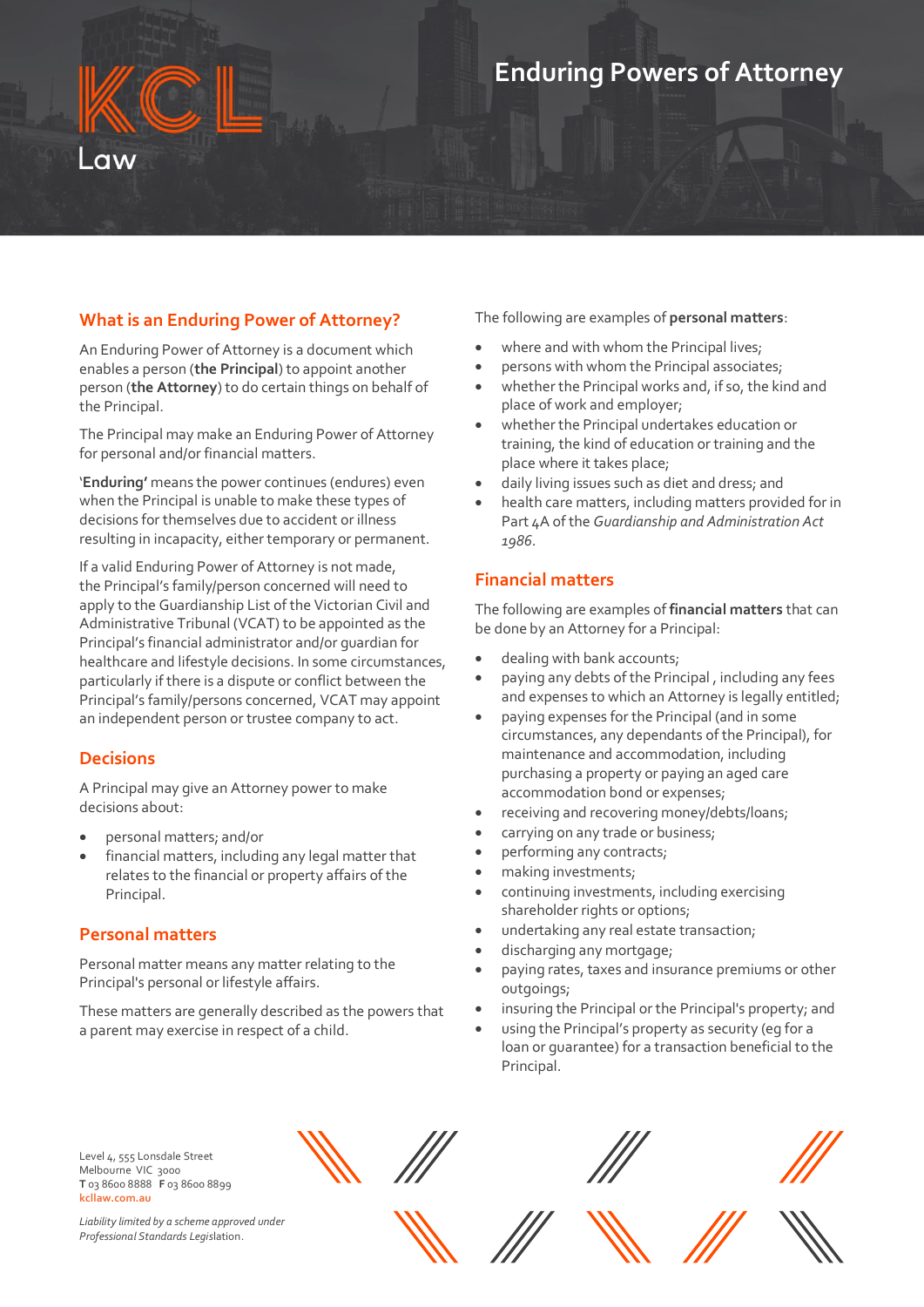

# **Legal matters**

Legal matters means:

- use of legal services for the Principal's benefit; or
- bringing or defending a legal proceeding on behalf of the Principal, including settling an anticipated or issued legal proceeding.

The following are examples of **legal matters**:

- the use of legal services to obtain information about the Principal's legal rights; or
- the use of legal services to undertake a transaction.

# **Decisions an Attorney cannot make for the Principal**

An Attorney cannot:

- make or revoke a Will:
- make or revoke an Enduring Power of Attorney;
- vote on the Principal's behalf in an election;
- consent to the entering into or dissolution of a marriage of the Principal or of a sexual relationship of the Principal;
	- make or give effect to a decision:
	- about the care and wellbeing of any child of the Principal; or
	- about the adoption of a child under 18 years of age of the Principal;
- enter into, or agree to enter into, a surrogacy arrangement on the Principal's behalf; or
- consent to the making or discharge of a substitute parentage order on the Principal's behalf;
- manage the estate of the Principal on the death of the Principal; or
- consent to an unlawful act.

# **Conditions and instructions in an Enduring Power of Attorney**

A Principal may place conditions on the Attorney or give instructions about the exercise of the Attorney's power.

Level 4, 555 Lonsdale Street Melbourne VIC 3000 **T** 03 8600 8888 **F** 03 8600 8899 **kcllaw.com.au**



*Liability limited by a scheme approved under Professional Standards Legis*lation.

**Note:** an Attorney cannot delegate a power under the Enduring Power of Attorney.

# **Who may be an Attorney?**

An individual is eligible to be appointed as an Attorney if they are:

- over 18 years of age and capable of acting;
- not insolvent or under administration;
- to be an Attorney for financial matters:
	- have not been convicted or found quilty of an offence involving dishonesty; or
	- if the individual has been convicted or found guilty of an offence involving dishonesty, has disclosed the conviction or finding of guilt to the Principal and the disclosure of the conviction or finding of guilt has been recorded in the Enduring Power of Attorney; and
	- not a care worker, a health provider or an accommodation provider for the Principal.

**Note:** 'care worker' does not mean someone receiving a carer's pension or similar benefit.

A trustee company is eligible to be appointed as an Attorney for financial matters.

The Public Advocate is eligible to be appointed as an Attorney for personal matters.

Ultimately, the Attorney should be someone who the Principal trusts to manage their affairs, and look after their best interests.

# **Multiple Attorneys**

A Principal may appoint more than one person as their Attorney.

For example, the Principal may appoint one person to act for legal and financial matters and another person to act for personal matters.





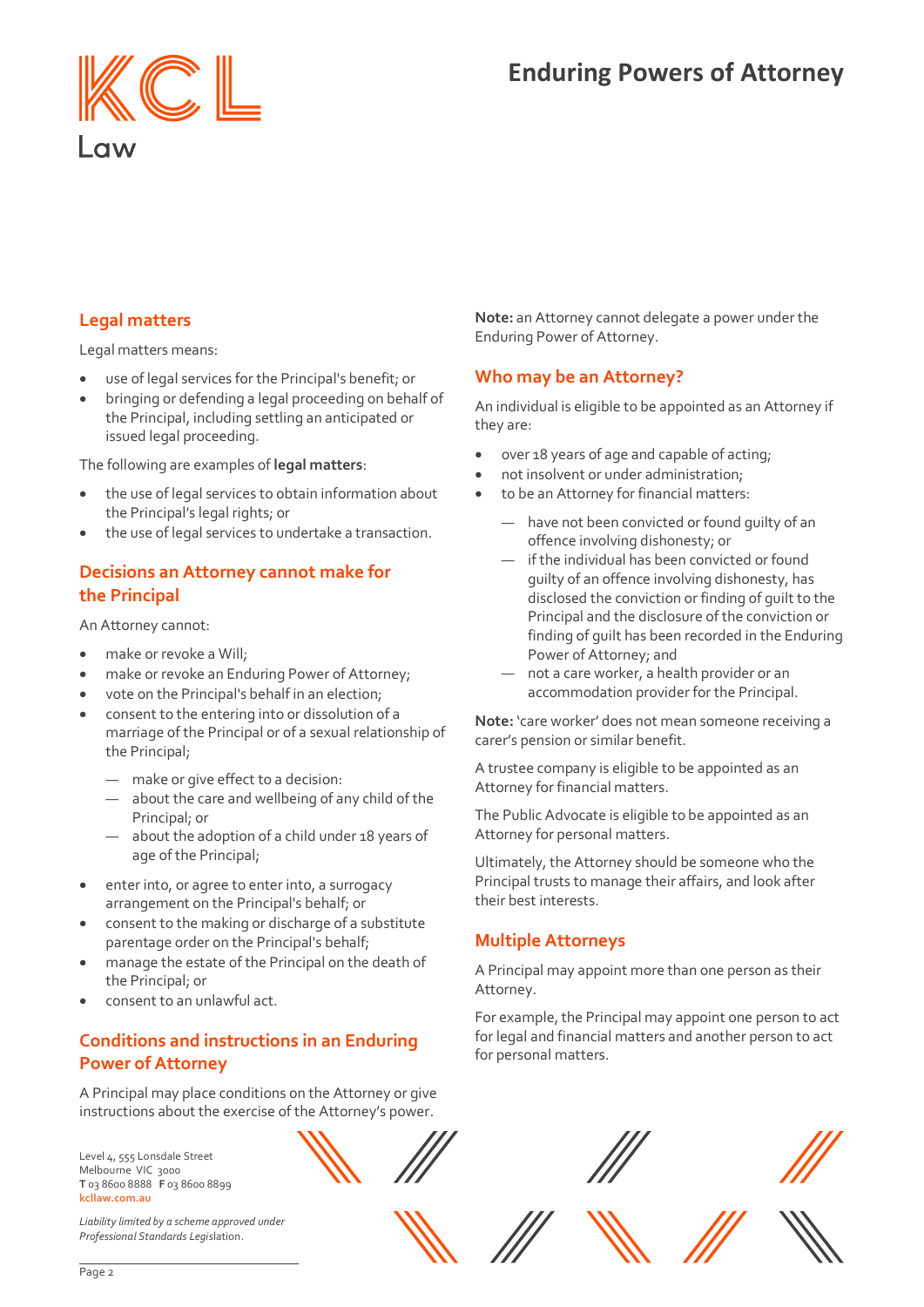

If more than one Attorney is appointed, the Principal may appoint those Attorneys to act:

- jointly; or
- severally; or
- jointly and severally; or
- by majority.

**Note**: If the Principal does not specify how the Attorneys are appointed, the Attorneys are to act jointly.

Unless otherwise provided, if Attorneys are appointed to act:

- **jointly**, the Attorneys must make decisions unanimously and if a document is required to be signed, by all signing the document; or
- **severally**, the Attorneys are authorised to act as **one alone** and signing the document as one alone; or
- **jointly and severally**, the Attorneys are authorised to act:
	- by all agreeing and all signing the document; or
	- as one alone or by more than one agreeing and signing the document,
- **by majority**, the Attorneys are authorised to act if a majority of the Attorneys agree and by the majority who agree, signing the document.

An Attorney for financial matters must implement a decision of an Attorney for personal matters unless it would result in a serious depletion of the Principal's financial resources. In this case, the Attorney for financial matters must apply to VCAT for an order to determine the matter.

# **Alternative Attorneys**

A Principal may appoint an alternative Attorney.

An alternative Attorney is authorised to act:

- in the circumstances specified; or
- if no circumstances are specified:
	- if the Attorney for whom the alternative Attorney is appointed:
	- dies; or
	- loses the capacity to make decisions; or
	- is otherwise not willing or able to act; or
	- if the appointment of the Attorney for whom the alternative Attorney is appointed is revoked.

An alternative Attorney must act in the same manner as the Attorney appointed to act, unless the Enduring Power of Attorney otherwise provides.

#### **Commencement**

An Attorney's powers may commence:

- immediately, when the Attorney accepts the appointment; or
- when the Principal ceases to have decision making capacity; or
- any other time, circumstance or occasion specified in the Enduring Power of Attorney.

If a specification is not made, the power is exercisable immediately.

**Note**: Even if the Attorney is authorised to act immediately, the Principal may also continue to make their own decisions, while they are able to do so.

# **Signing the Enduring Power of Attorney**

For the Principal, the Enduring Power of Attorney must be signed before two (2) witnesses, one (1) of which must be either authorised to witness Affidavits or a medical practitioner. Both witnesses must not be:

- a relative of the Principal;
- a relative of an Attorney; or
- a care worker or an accommodation provider for the Principal.

Level 4, 555 Lonsdale Street Melbourne VIC 3000 **T** 03 8600 8888 **F** 03 8600 8899 **kcllaw.com.au**

*Liability limited by a scheme approved under Professional Standards Legis*lation.









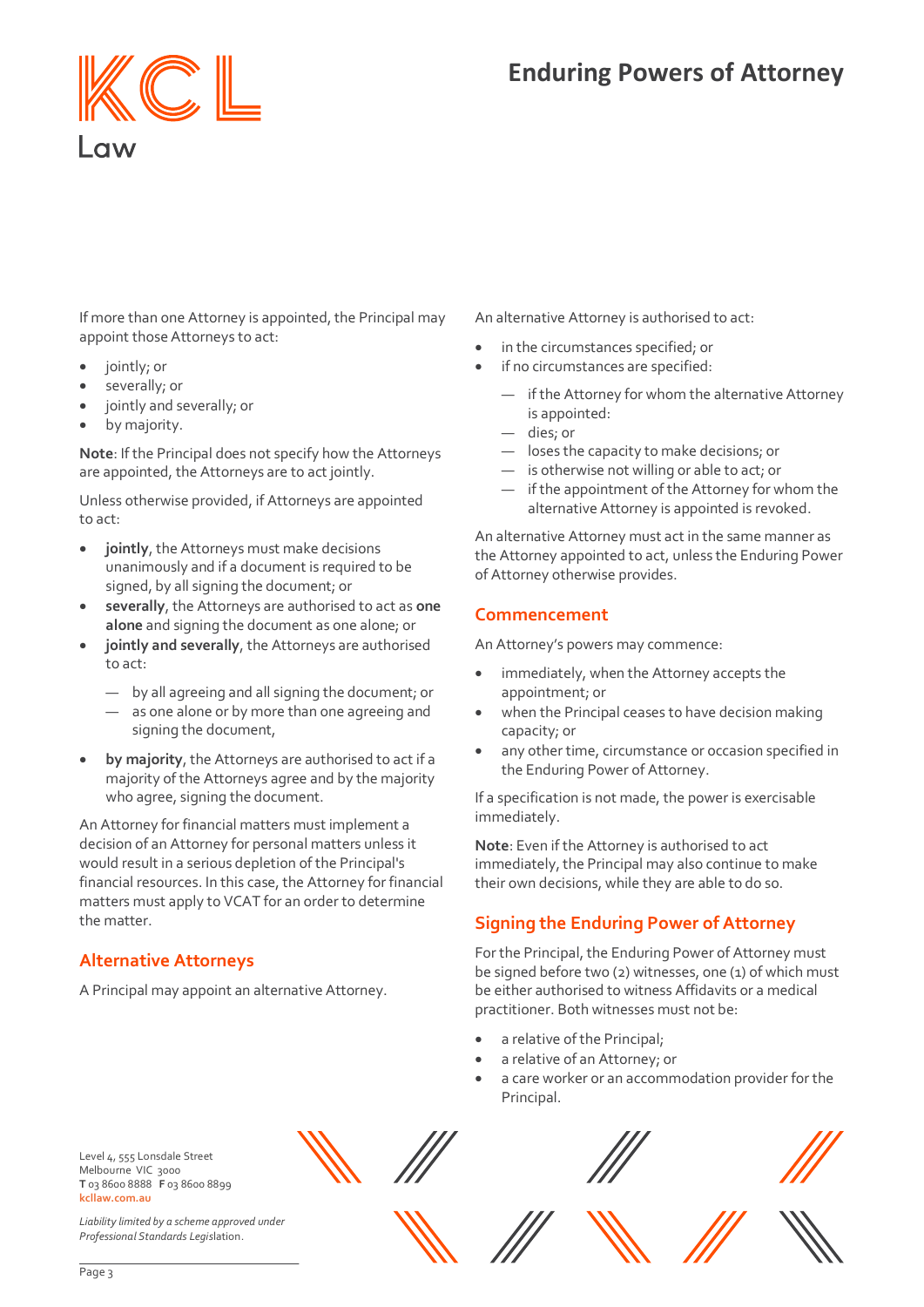

For the Attorney / Alternative Attorney, the Statement of Acceptance must be witnessed by a person over 18 years of age.

# **Changing or revoking the Enduring Power of Attorney**

A Principal may change or revoke the Enduring Power of Attorney at any time, so long as the Principal has capacity.

The Enduring Power of Attorney will otherwise be revoked so far as it relates to an Attorney, if the Attorney:

- becomes insolvent or under administration;
- becomes a care worker, a health provider or an accommodation provider for the Principal; or
- for financial matters, is convicted or found quilty of an offence involving dishonesty.

# **Ending the Enduring Power of Attorney**

There are several circumstances that will bring an Enduring Power of Attorney to an end:

- the **Principal dies**;
- the **Attorney dies**. The Enduring Power of Attorney is revoked so far as it gives power to that Attorney;
- the **Attorney becomes incapable**. The Attorney's power is revoked if he/she becomes incapable and does not have decision making capacity for the matters to which the Enduring Power of Attorney applies; or
- the Principal makes **a later Enduring Power of Attorney**, so far as the later is inconsistent or unless the Principal specifies in the later Enduring Power of Attorney that the former is not to be revoked.

**Note**: Unless otherwise specified in the Enduring Power of Attorney, the resignation, incapacity or death of one of multiple Attorneys or alternate Attorneys does not affect the ability to exercise that power of any remaining Attorneys.

#### Level 4, 555 Lonsdale Street Melbourne VIC 3000 **T** 03 8600 8888 **F** 03 8600 8899 **kcllaw.com.au**

*Liability limited by a scheme approved under Professional Standards Legis*lation.



# **For the Attorney**

#### **IMPORTANT NOTICE**

An Attorney takes on serious responsibilities for a Principal. If an Attorney fails to observe their responsibilities, they could be removed or even convicted of an offence and required to pay compensation.

### **Duties of an Attorney**

- must act honestly, diligently and in good faith;
- must exercise reasonable skill and care;
- must not use the position for profit, unless permitted under section 70 of the Act;
- must avoid acting where there is or may be a conflict of interest unless the power so authorises;
- must not disclose confidential information gained as the Attorney under the power unless authorised by the power or by law; and
- must keep accurate records and accounts of all dealings and transactions made for financial matters and all material dealings and transactions made for personal matters.

# **Gifts**

- Subject to any condition or restriction stated in the Enduring Power of Attorney, an Attorney for financial matters may make a gift of the Principal's property only if:
	- the gift is reasonable having regard to all the circumstances and, in particular, the Principal's financial circumstances; and
	- the gift is:
	- to a relative or a close friend of the Principal and is of a seasonal nature or for a special event (e.g. a birth or a marriage); or
	- a type of donation that the Principal made when the Principal had decision making capacity for the matter or that the Principal might reasonably be expected to make.